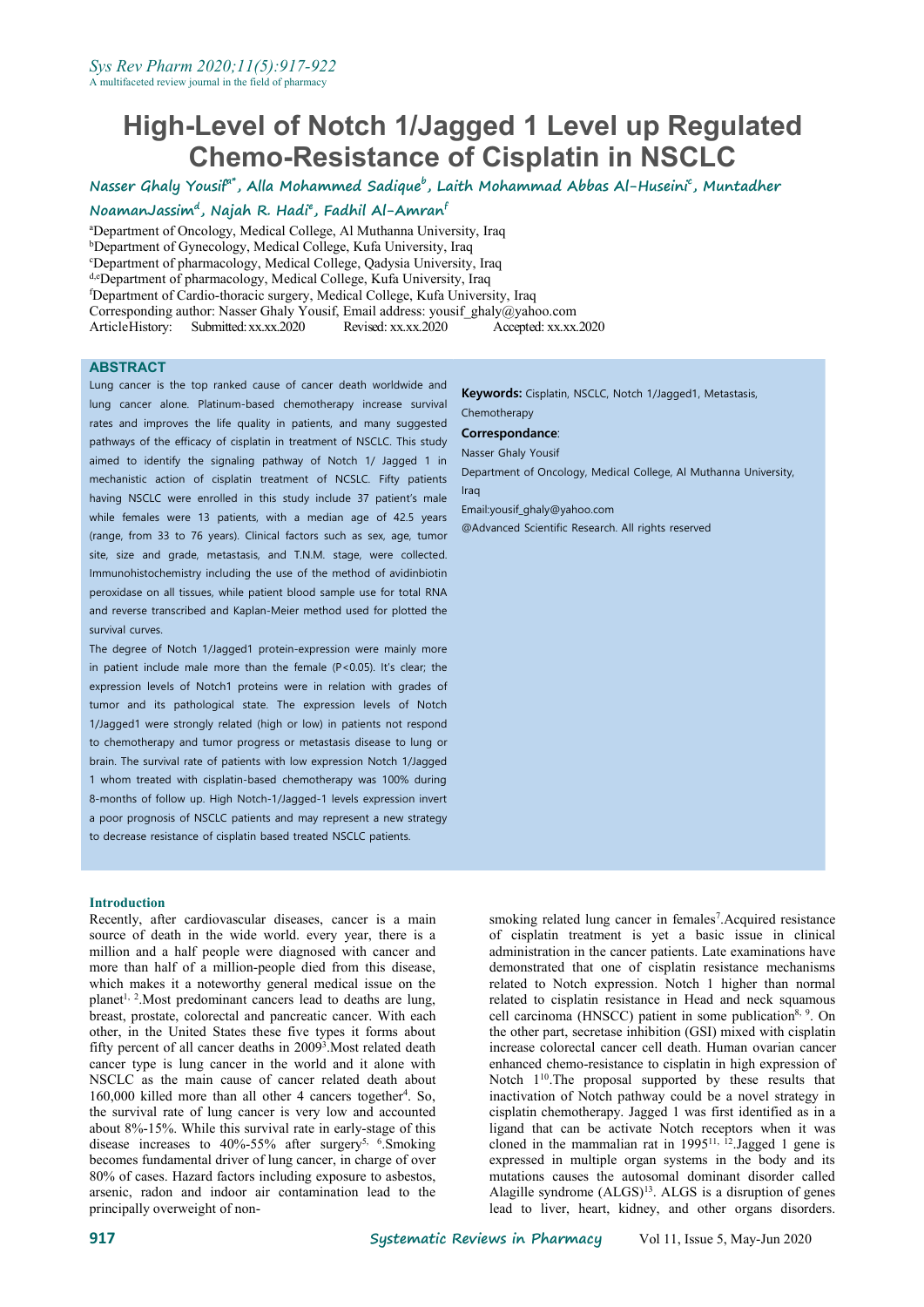Infancy or early childhood generally becomes evident to this disorder. Jagged 1 is a well-characterized main regulator of liver development and regeneration<sup>14</sup>. Jagged 1 expression (avidinbiotin has been observed to be up regulated and its levels inversely connected with patient's survival in breast-colon and cervical cancers 15 . Also, absence of Jagged 1 in human prostate malignant cells decrease invasion of it and in vivo cancer development. Jagged 1 is distinguished as a potential-meta stasis-promoting gene related with poor survival through involving metastasis in lung cancer<sup>16,</sup>  $17$ . Lung adenocarcinoma sub-classification histopathological is challenging. So, in one research pathologists can sub classification in only 41% cases of lung adenocarcinoma Nine genetic markers costly effective, Jagged 1 is one of them utilized to differentiate with very high accuracy all subtypes of non-small cell lung cancer<sup>19</sup>. The main objective of with Im this study is to identify the signaling pathway of Notch 1/ Jagged 1 in mechanistic action of cisplatin treatment of NCSLC.

# **Methods and Patients**

**Study design**<br>Fifty patients having NSCLC were enrolled in this study. They accomplished to the Al-Furat cancer center/Najaf between November 1, 2016 and July 1, 2017. Before receiving preoperative treatment, all samples were collected from patients. The study included 37 patients male while females were 13 patients, with a median age of 42.5 years (range, from 33 to 76 years). This study was implemented by the Ethics Committee of Kufa Medical College / University of Kufa and in conformity with the Ethical Guidelines of the Helsinki Declaration of 2004. From each patient or his / her Notch legal relative the written parameters were obtained. Clinical factors include sex, age and size, site and grade of cancer were collected. There are 24 cases have cancer metastasis and have complications like SVC obstruction (*n*=3), brain tumor  $(n=2)$  and by MRI and pathological-analysis lymph  $\beta$ -acting. node metastasis detected (*n*=12).

# **Samples collection**

The samples were collected from patients who diagnosed as NSCL, and the serum refrigerated at − 20°C until used for further analyses, while, tissue specimens were collected from histopathological lab where the patients diagnosed as NSCLC.

# **Immunohistochemistry and Evaluation of Staining**

.Lung about ten minutes. Not exact conjugation was inhibited by <sup>18</sup>. washing and sections were incubated with anti-Notch-1 or Immunohistochemistry is very delicate process because it depends on the formation of conjugated compound (avidinbiotin peroxidase) on all samples. The specimens were placed in xylene material to get rid of adherent paraffin, after that the tissues were treated by different strengths of alcohol solutions to do dehydration process. All these processes were done before the inhibition of the activity of the conjugated enzyme(peroxidase) by using 0.5 percent of hydrogen peroxide in specific alcohol solution (CH3OH) for expose sections with  $10\%$  normal goat solution in po<sub>4</sub> buffer solution for one hour at room temperature. Prevented anti-Jagged-1 (1∶50) in po<sub>4</sub> buffer solution at 4 °C overnight in a moist container after that the sections observed with Imunoglobine G for two hours at room temperature and detection by complex of (Streptavidin peroxidase). The indicative color is brown it is show the activity of peroxidase that occurred by section incubation with 0.1% 3,3 diaminobenzidine in PO<sup>4</sup> buffer solution with peroxidase hydrogen 0.03% for 10 min at 25 °C. The samples of tissue were scored autonomously by couple of pathologists without the clinic pathology and result of the patients utilizing an immune reactivity result framework portrayed already 15 .Depending on the results, Classification all NSCLC specimens into two groups: the (result 0–4) low expression group while (result 5–12 score) high expression group.

### **Real time Reverse Transcription P.C.R.**

All RNA has been extracted and reverse transcribed. With PCR we use these primers:

Notch 1, forward primer (5<sup>'-</sup> CACCCATGACCACTACCCAGTT-3′) and reverse primer (5′-CCTCGGACCAATCAGAGATGTT-3′); Jagged 1, forward primer (5′-AAGGACGTGGCCTCTGGT-

3′) and reverse primer (5′-TCAGGCTCTCACCCTTGG-3′); forward primer (5'-AAATCCCATCACCATCTTCC-3′) and reverse primer (5′- TCACACCCATGACGAACA-3′). Evaluation of primers by a virtual PCR, and concentration of the primer was optimized to avoid formation of primer dimer. And to avoid nonspecific amplification the dissociation curves were evaluated. Rt- PCR amplifications were done in the Mx4000 Multiplex QPCR System (Strata gene, La Jolla, CA) using 2×SYBR Green PCR Master Mix (Applied Biosystems). Also, analyzed and normalized data by the ß-acting expression in each blood sample20.

**Table 1.** Primer sequences of the different genes with their respective product sizes.

|         |                                 | <b>Size of PCR</b> |
|---------|---------------------------------|--------------------|
| Gene    | <b>Primer Sequences</b>         | Product (bp)       |
| ß-actin | F: 5'- AAATCCCATCACCATCTTCC-3'  | 437                |
|         | R: 5'- TCACACCCATGACGAACA-3'    |                    |
| Notch 1 | F: 5'-CACCCATGACCACTACCCAGTT-3' | 490                |
|         | R: 5'-CCTCGGACCAATCAGAGATGTT-3' |                    |
| Jagged  | F: 5'-AAGGACGTGGCCTCTGGT-3'     | 436                |
|         | R: 5'-TCAGGCTCTCACCCTTGG-3'     |                    |

#### **Statistical analysis**

Statistics were conducted with the SPSS Statistics program (Windows version 9.0). To assess whether the observed differences are statistically significant (mean  $\pm$  SD, ANOVA), the related or non-related t tests are utilized where suitable. Kaplan-Meier method applied for plotted the survival curves, the significant p value (two sided) is less than 0.05.

### **Correlation of Notch 1/Jagged 1 expression levels with tumor clinic pathological parameters**

The levels of Notch 1/Jagged 1protein expression were significantly higher in male patients than in female patients (P<0.05). Higher levels of Notch 1/Jagged 1 protein expression were significantly associated with poorly differentiated tumors and advance stages of tumors mass and regional lymph node (LN) (P<0.05). Also, highly correlation was noticed with patient's age and pathological stages of NSCLC tumor as shown in table 2.

# **Results**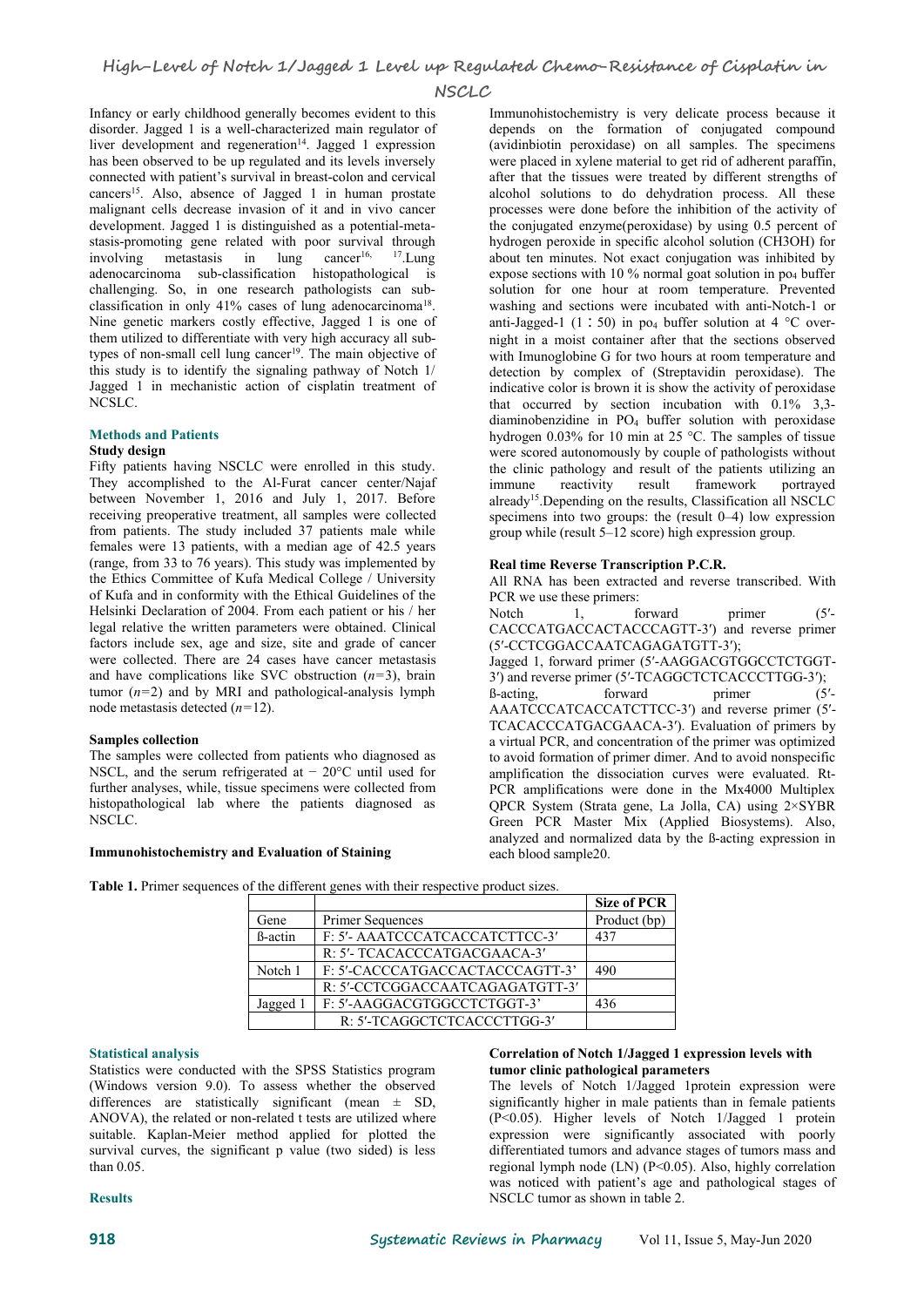# **High-Level of Notch 1/Jagged 1 Level up Regulated Chemo-Resistance of Cisplatin in NSCLC**

| Clinic pathological parameters | Levels of Notch 1/Jagged 1 protein |                |        |
|--------------------------------|------------------------------------|----------------|--------|
|                                | High                               | Low            | P      |
| Age                            |                                    |                |        |
| $<$ 30 years                   |                                    |                | 0.0951 |
| $\geq$ 30 years                | 38                                 | 10             | 0.0031 |
| Gender                         |                                    |                |        |
| Male                           | 26                                 | 5              | 0.0026 |
| Female                         | 13                                 | 6              | 0.0021 |
| Stage                          |                                    |                |        |
|                                | $\mathbf{0}$                       | 4              | 0.0011 |
| П                              | $\theta$                           | 8              | 0.0021 |
| $\rm II$                       |                                    | 14             | 0.0031 |
| IV                             | 22                                 |                | 0.0022 |
| Tumor grade                    |                                    |                |        |
|                                | $\mathbf{0}$                       | $\overline{2}$ | 0.0031 |
| $\overline{2}$                 | $\mathbf{0}$                       | 4              | 0.0011 |
| 3                              | 9                                  | 8              | 0.0021 |
| 4                              | 24                                 | 3              | 0.004  |

**Table 2.** Correlation of expression levels of Notch 1/Jagged 1 protein with tumor clinic pathological parameters



**Figure 1.** Expression of Notch 1 and Jagged 1

### **Over-Expression of Notch 1/Jagged 1 correlated with** metastasis disease to lung or brain as in Figures 1 and 2. In **cisplatin response**

The Notch 1/Jagged 1 expression levels were strongly related

(heth 1/Jagged 1 correlated with metastasis disease to lung or brain as in Figures 1 and 2. In cisplatin response<br>
The Notch 1/Jagged 1 expression levels were strongly related<br>
(high or low) with patients not respond to pr contrast, low expression levels of Notch 1/Jagged 1 were detected in the samples with good response to cisplatin-based protocol chemotherapy.



**Figure 2.** Role of the Notch 1 signaling pathway in failure of cisplatin treatment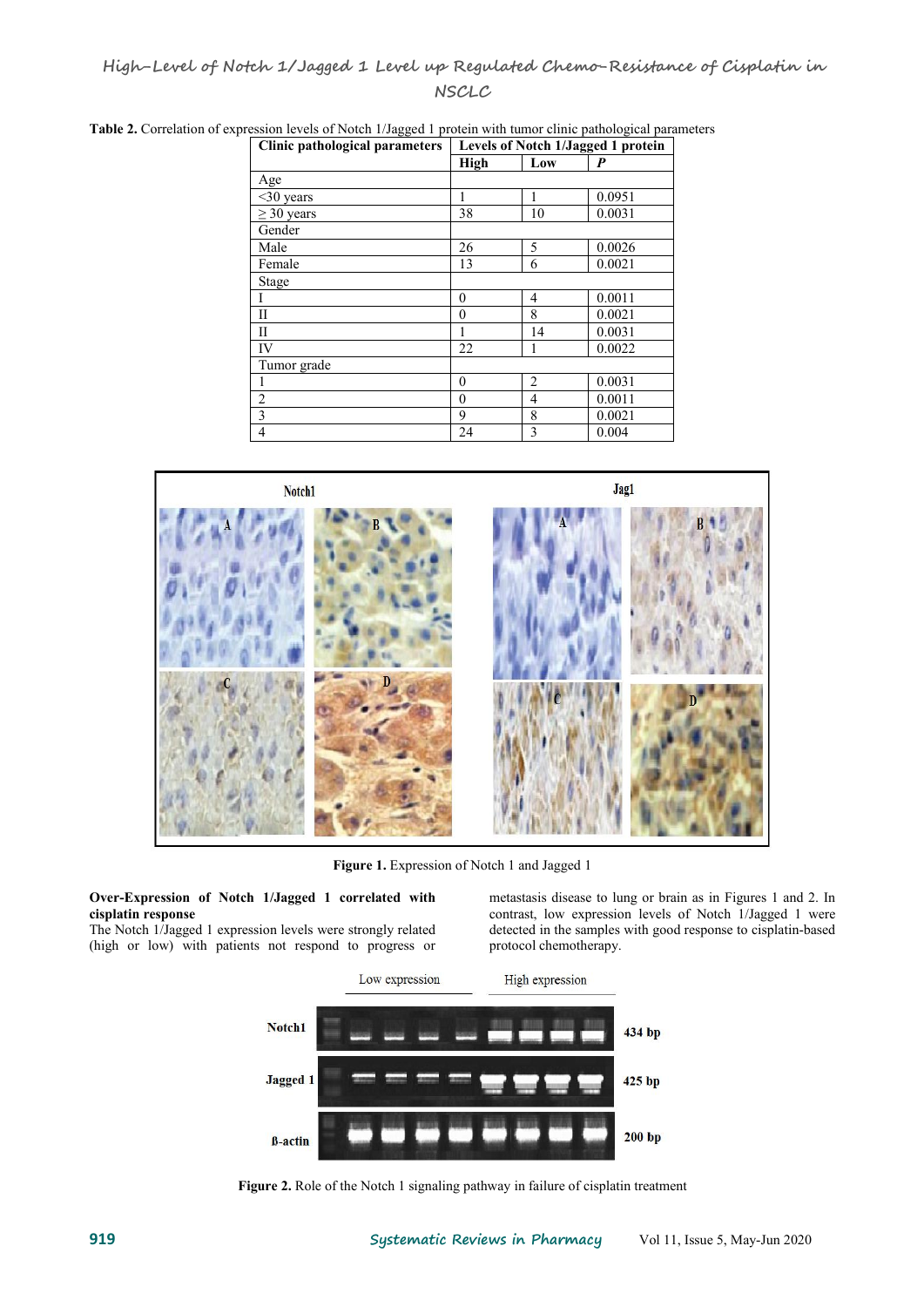The levels of Notch 1 and Jagged 1 were determined by quantitative polymerase chain reaction. Β-acting served as an internal control. Data are expressed as mean ± standard error,  $n = 50$ ;  ${}^*P < 0.05$  versus Low expression. **Figure 3.** Gel electrophoresis of PCR products. Notch 1 = 434 bp DNA ladder; Jagged 1 = 425 bp;  $\beta$ -acting gene control= 200pb



**Low survival rate with high expression of Notch 1/Jagged 1**

The survival rate of patients with low expression Notch 1/Jagged 1 whom treated with cisplatin-based chemotherapy was 100% during 8-months of follow up. While patients with high expression of Notch 1/Jagged 1 whom treated with same protocol with cisplatin-based chemotherapy had survival rate 57% through same treated period. The survival rates of patients were estimated by the Kaplan-Meier method and compared by using the log-rank test as in Figure 4.



**Figure 4.** Effect of Notch 1/Jagged 1 on survival rate in patients with NSCLC.

# **Discussion**

It is evident that Notch 1/Jagged 1 signaling pathway plays important roles in the pathogenesis of tumor activity and its microenvironment establishment (vascular invasiveness and immunological response)<sup>21, 22</sup>. This signaling pathway may correlated wi have deferent behavior in other tissue injury like in myocardial ischemia and reperfusion<sup>23, 24</sup>. However, the use expression of complete Notch inhibitors was resulting in many clinical adverse events like gastrointestinal toxicity<sup>25</sup>. Furthermore, an Crosstalk between many other proteins signaling pathways especially vascular endothelial growth factor (VEGF) and Notch 1 plays important role with the immune system and cancer cells activity. Interestingly, this biological crosstalk makes Notch 1 and its ligands Jagged 1 good preclinical and clinical approaches for combination protocols therapy  $26, 27$ . brain  $36, 60$ Moreover, because of dual effects Jagged 1 (anti-apoptotic and pro-apoptotic), the use of blockade combination therapy may have highly successful results compared with standard chemotherapy that are obtained from preclinical study in ovarian, pancreatic malignant tumor, cervical cancer and lymphoma<sup>28, 29</sup>. Previous studies reported that over expression chemotherapy of Notch 1 with or without Jagged 1 *in vivo* or*in vitro* may be responsible for upgrading activity of malignant tumor cells<sup>30, 31</sup>. The presented data showed that Notch 1 and breast cancer Jagged <sup>1</sup> have more expression in high grade tumors.Clinically, it was also found that lung cancer metastasis had more expression of both Notch 1 and its ligand Jagged 1. This is consistent with other study results<sup>32</sup>. Furthermore, stu other research study considered the clinical relationship between response to treatment with chemotherapy in breast cancer and over expression of both proteins (Notch 1/Jagged 1), it was found that Notch 1 regulate the levels of ESR1 in ER-positive breast cancer and may be involved in signaling

brain<sup>36, 37</sup>. The protocol of chemotherapy is one of the pathway in the tamoxifen resistance. Suggesting Notch signaling pathway may represent a potential therapeutic target for breast cancer therapy<sup>33, 35</sup>. In the present study, we demonstrated that up regulation of both Notches 1/Jagged 1 correlated with survival rate. The Kaplan-Meier estimator curve, showed that the mortality rate more with high levels expression of Notch 1/Jagged 1. Moreover, this high expression is also associated with lymph nodes involvement and generalized patient's fatigability. Moreover, the presented data showed that expression of Notch 1/Jagged 1 are predominant expressed in adeno-NSCLC more than squamous-NSCLC with unclear mechanism. While, other data showed more expression of Notch 1 were observed in small cell lung cancer with plural effusion and metastasis to standard methods of treatment in many cancers and failure to response to chemotherapy may be responsible for cancer patient's recurrence and ultimately death. The cancer crossresistance to treatment with chemotherapy is frequently a major issue regarding the successful use of cancer chemotherapy 38, 39 .The mechanistic pathway for this resistance of chemotherapy has many proposals, including over expression of many proteins like (ABCG2/BCRP) in breast cancer 40 . To our knowledge, this study first time investigate the correlation between the over expression of Notch 1/Jagged 1 and response to treatment in NSCLC patients with cisplatin base chemotherapy. In the current study, it demonstrated that Notch 1/Jagged 1 expression has positive correlation between high expression and unfavorable patient prognosis in NSCLC treated with cisplatin base therapy and suggest a unique mechanism for failure response to cisplatin as anticancer drugs in patients with NSCLC.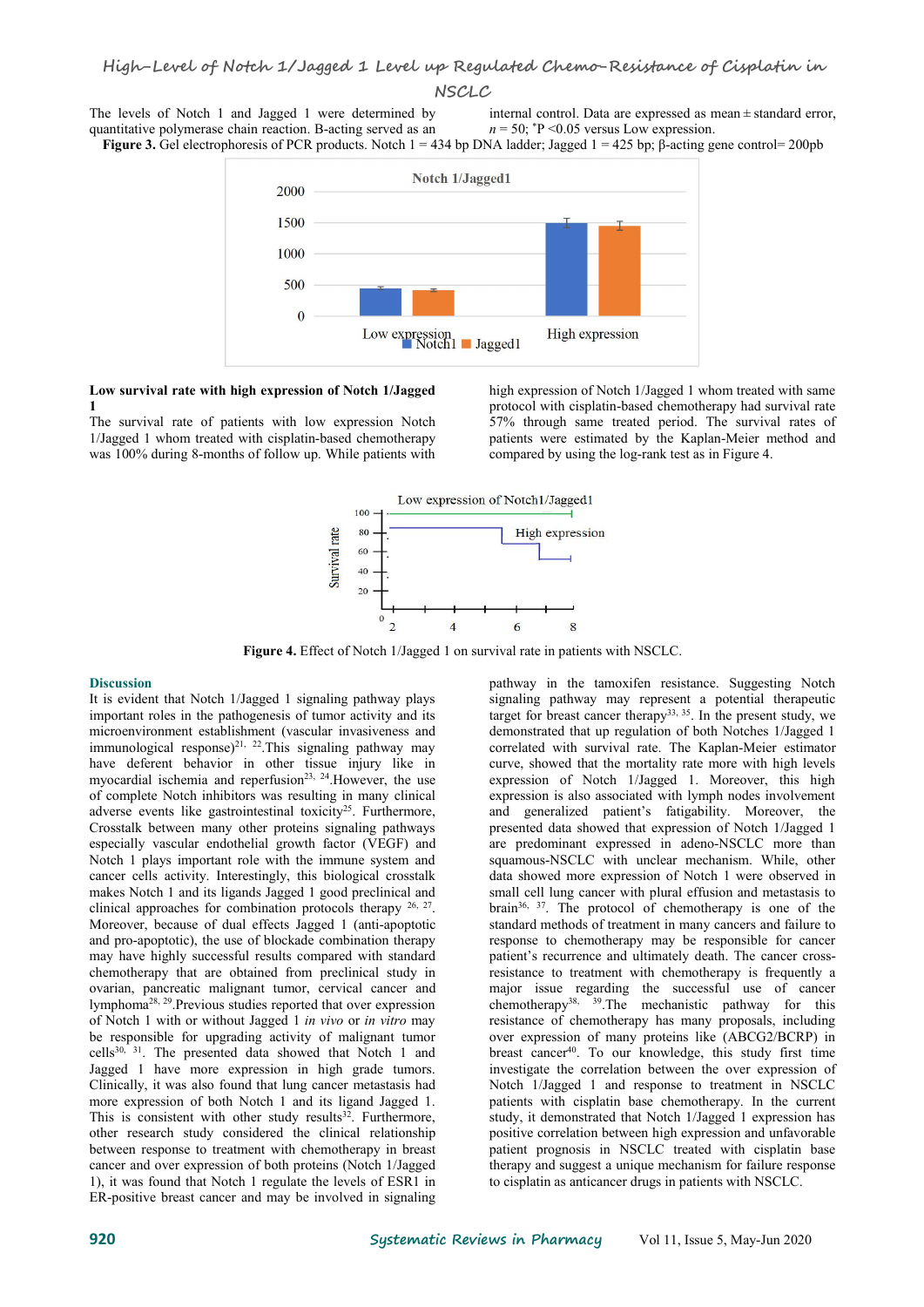# **Conclusion**

The results of the current study concluded that high levels of Notch 1/Jagged 1 expression were correlated with a poor prognosis of NSCLC patients. Furthermore, Notch 1/Jagged 1 will provide a new approach to follow up NSCLC patients. Targeting Notch 1/Jagged 1 signaling pathway may represent a new strategy to decrease resistance of cisplatin based treated NSCLC patients.

# **Significance statement**

This study discovered the over expression of Notch 1/Jagged 1 mostly related with advance stage of lung cancer and resistance to cisplatin.

This study will help the researchers to uncover the criticalareas of immunological signaling pathway of NSCLC that many researchers were not able to explore. Thus, a new theory on explained the chemo resistance of NSCLC may be arrived at.

# **Compliance with Ethical Standards**

Authors declare that they have no conflict of interest. Informed consent was obtained from all individual participants included in the study. **Funding**: This study was funded by Kufa University.

**Authors' contributions**

Yousif NG, Al-Huseini LA, Jassim MN, Sadique AM contributed to sample collection and sample management. Hadi NR, Al-Amran FG contributed to study design. Data were generated by Jassim MN, data interpretation by Yousif NG, Al-Huseini LA and drafting of the manuscript by Al- Huseini LA, Yousif NG supervised the research and writing processes. All authors have contributed to the manuscript and approved the final version of the manuscript for submission.

# **References**

- 1. American Cancer Society Cancer Facts and Figures 2012[.https://www.cancer.org/research/cancer-facts](https://www.cancer.org/research/cancer-facts-statistics/all-cancer-facts-figures/cancer-facts-figures-2012.html) statistics/all-cancer-facts-figures/cancer-facts-figures- 2012.html
- 2. Yousif NG. Over expression of Notch-1 induced tamoxifen resistance through down regulation of ESR1 in positive estrogen receptor breast cancer. J Clin Oncol 2012;30: (suppl; abstr e11046).
- 3. Brownson RC, Chang JC, Davis JR. Gender and histologic type variations in smoking-related risk of lung cancer. Epidemiology 1992;3:61-64.
- 4. [https://doi.org/10.1097/00001648-199201000-](https://doi.org/10.1097/00001648-199201000-00012PMid) 00012PMid: 1313311
- 5. Bray SJ. Notch signalling: a simple pathway becomes complex. Nat.Rev.Mol.Cell Biol 2006;7:678-689. <https://doi.org/10.1038/nrm2009> PMid:16921404
- 6. Cao Z, Ding BS, Guo P, et al. Angiocrine factors deployed by tumor vascular niche induce B cell lymphoma invasiveness and chemoresistance. Cancer Cell (2014) 25:350-6510. https://doi.org/10.1016/j.ccr.2014.02.005
- 7. PMid:24651014 PMCid:PMC4017921
- 8. Chang L, Karin M. Mammalian MAP kinase signalling cascades. Nature. 2001: 410:37-40. cascades. Nature. 2001; 410:37-40. <https://doi.org/10.1038/35065000> PMid:11242034
- 9. Chu D, Li Y, Wang W, Zhao Q, Li J, et al. High level of Notch 1 protein is associated with poor overall survival in colorectal cancer. Ann SurgOncol 2010;17: 1337-1342.
- 10. [https://doi.org/10.1245/s10434-009-0893-](https://doi.org/10.1245/s10434-009-0893-7) 7PMid:20058190
- 11. Dufraine J, Funahashi Y, Kitajewski J. Notch signaling regulates tumor angiogenesis by diverse mechanisms.

Oncogene 2008;27: 5132-5137. [https://doi.org/10.1038/onc.2008.227P](https://doi.org/10.1038/onc.2008.227)Mid:18758482 PMCid:PMC3893692

- 12. Donnem T, Andersen S, Al-Shibli K, Al-Saad S, Busund LT, Bremnes RM. Prognostic impact of Notch ligands and receptors in nonsmall cell lung cancer: coexpression of Notch-1 and vascular endothelial growth factor-A predicts poor survival. Cancer. 2010;116:5676-85. <https://doi.org/10.1002/cncr.25551> PMid:20737536
- 13. Sambol J, Horton J, Chen H, Gonzales C, Faulkner J. MicroRNA-137 protects burn-induced myocardial depression via regulation of the Notch signaling pathway. American Journal of BioMedicine 2016; 4(12): 543- 552.<https://ajbm.net/6829-2/>
- 14. https://doi.org/10.18081/2333-5106/016-12/543-552
- 15. Gu F, Ma Y, Zhang Z, Zhao J, Kobayashi H, Zhang L, Fu L. Expression of Stat3 and Notch 1 is associated with cisplatin resistance in head and neck squamous cellcarcinoma. Oncol.Rep 2010;23:671-676. https://doi.org/10.3892/or\_00000683
- 16. Yousif NG, Al-Amran FG, Lee J, Adrienne J. Expression of IL-32 modulates NF-κB and p38 MAP kinase pathways in human esophageal cancer. Cytokine. 2013;61(1):223-7.
- 17. <https://doi.org/10.1016/j.cyto.2012.09.022>PMid:2310782
- 6 18. Gottesman MM, Fojo T, Bates SE. chemotherapy resistance in cancer: Role of ATP-dependent transporters. Rev Cancer 2012;2(1):48-58. https://doi.org/10.1038/nrc706
- 19. PMid:11902585
- 20. Hartmann JT, Lipp HP. Toxicity of platinum compounds. Expert.Opin.Pharmacother. 2003; 4:889-901. https://doi.org/10.1517/14656566.4.6.889
- 21. PMid:12783586
- 22. Iseri S, Ercan F, Gedik N, Yuksel M, Alican I. Simvastatin attenuates cisplatin-induced kidney and liver damage in rats. Toxicology. 2007 230:256-264.
- 23. <https://doi.org/10.1016/j.tox.2006.11.073>PMid:17196726
- 24. JemalA, Siegel R, Ward E, Hao Y, Xu J, Thun MJ: Cancer statistics, 2009. CA Cancer J Clin 2009;59:225- 249. <https://doi.org/10.3322/caac.20006> PMid:19474385
- 25. Vincent Xu; An Yan; Jing Luan; Liang Chen; Betty Li; Nan Zhang. Experimental study: Hypoxia-Inducible Factor-1α/Notch1 in colorectal cancer modulates angiogenesis. American Journal of BioMedicine 2015; 3(2): 88-99[.https://ajbm.net/experimental-study-hypoxia](https://ajbm.net/experimental-study-hypoxia-inducible-factor-1%CE%B1notch1-colorectal-cancer-modulates-angiogenesis/)inducible-factor-1%CE%B1notch1-colorectal-cancer modulates-angiogenesis/
- 26. Johnson GL, Lapadat R. Mitogen-activated protein kinase pathways mediated by ERK, JNK, and p38 protein kinases. Science. 2002; 298:1911-1912. <https://doi.org/10.1126/science.1072682> PMid:12471242
- 27. Yousif NG, Al-amran FG. Novel Toll-like receptor-4 deficiency attenuates trastuzumab (Herceptin) induced cardiac injury in mice. BMC Cardiovasc Disord. 2011;  $11:62.$
- 28. [https://doi.org/10.1186/1471-2261-11-62P](https://doi.org/10.1186/1471-2261-11-62)Mid:21999911 PMCid:PMC3209438
- 29. Jonusiene V, Sasnauskiene A, Lachej N, et al. J. Downregulated expression of Notch signaling molecules in human endometrial cancer. Med Oncol 2013;30:438.
- 30. [https://doi.org/10.1007/s12032-012-0438](https://doi.org/10.1007/s12032-012-0438-y) yPMid:23315219
- 31. Koizumi W, Narahara H, Hara T, et al. S-1 plus cisplatin versus S-1 alone for first-line treatment of advanced gastric cancer (SPIRITS trial): a phase III trial. Lancet Oncol. 2008; 9:215-221. https://doi.org/10.1016/S1470- 2045(08)70035-4